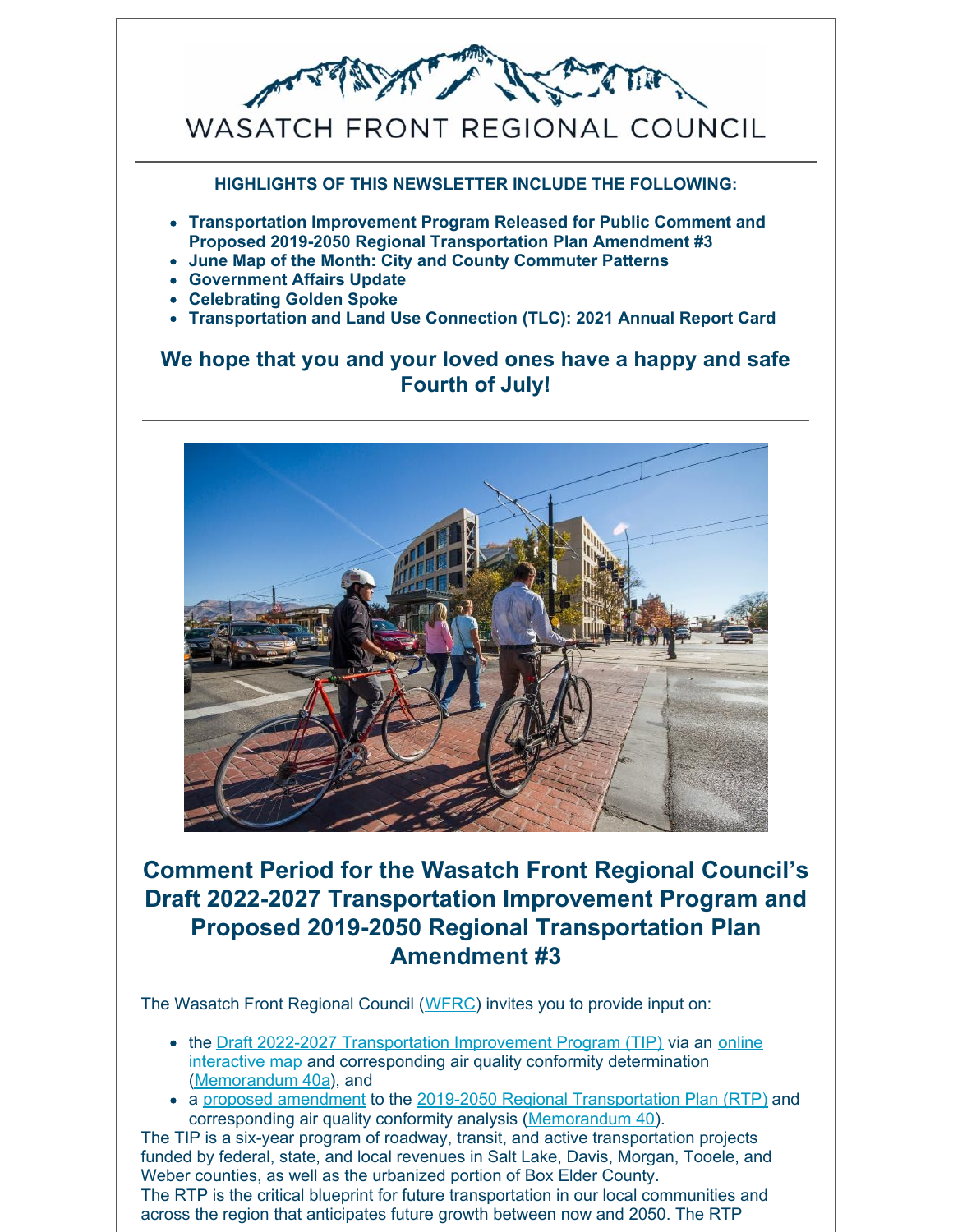accomplishes this through proactive planning by integrating multiple transportation modes and land uses and working to enhance the capacity and functionality of the transportation system overall.

Both the TIP and the RTP are developed in collaboration with local governments, UDOT, UTA, and other community stakeholders.

**A public comment period regarding the proposed documents extends through July 31, 2021.**

Comments on the draft TIP and the proposed RTP amendment can be offered online, or at two in-person public open houses, which will be held on the following dates and locations:

**Tuesday, July 13, 2021 4:30 - 6:30 pm Salt Lake Intermodal Center 300 South 600 West Salt Lake City, Utah**

**Thursday, July 15, 2021 4:30 - 6:30 pm Ogden Intermodal Center 2350 Wall Ave Ogden, Utah**

## **June Map of the Month: City and County Commuter Patterns**

*Where do a city's residents work?*

*Where do those who work in a*

*specific city live?*

Our new Wasatch Front Commuter Patterns interactive map provides details to these questions, serving up a close look at the employment landscape and commuting flow between Wasatch Front communities.

Select your city of interest -- or a county - - from the list and the map will display the commuter inflow and outflow locations and associated counts at the city, census tract, or census block group level.

This map features the most recent (2018) "origin - destination" data from the Census Bureau's Longitudinal Employer-Household Dynamics (LEHD) project, a partnership with the IRS. The LEHD data shown and downloadable from the map, includes all jobs that pay unemployment insurance -- which is thought to be 80- 90% of total jobs.

As an example of the type of information you can access in the map, for Herriman, 3.7% of its 17,200 working residents are employed in the city and 20.8% of Herriman workers' place of employment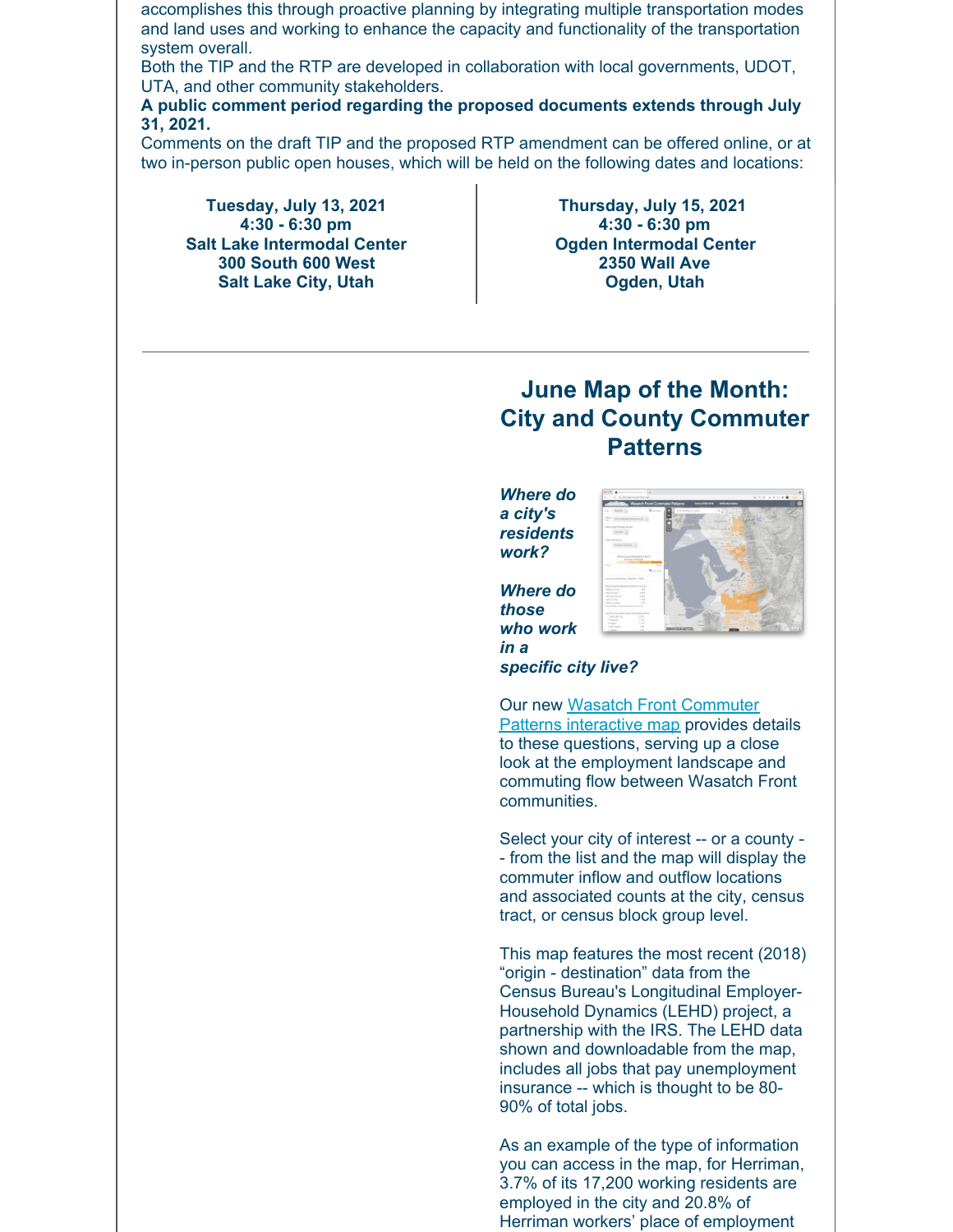is in Salt Lake City. For Ogden, the same metrics are 34.4% living and working within Ogden's boundaries, and 9.2% of its workers employed in SLC.

Have fun exploring this webmap and contact us if you have questions at analytics@wfrc.org.

#### **Government Affairs**



**Federal Update: Deal Reached on Bipartisan Infrastructure Package + Transportation Reauthorization Continues**

Last week, President Biden endorsed the infrastructure framework proposal from a bipartisan group of 21 Senators (including Utah Senator Mitt Romney). The agreedupon framework would spend \$1.2 trillion over eight years, including \$579 billion in new spending above baseline levels over eight years for transportation, water, broadband, and power. Overall, this is a huge step forward towards bipartisan agreement on significant, multi-year infrastructure investment, but there remains a long road ahead. Many details remain to be addressed, including the funding and financing elements, and the overlap with the needed reauthorization of the surface transportation act, which continues to move through Congress. This week, the House will vote to approve their \$547 billion reauthorization bill (the INVEST act), which includes nearly \$54 million in member designated projects (earmarks) for Utah-specific transportation projects (pages 168 -169). Meanwhile, the Senate's \$311 billion proposal (which does not include earmarks) still needs transit and funding elements before a full Senate vote.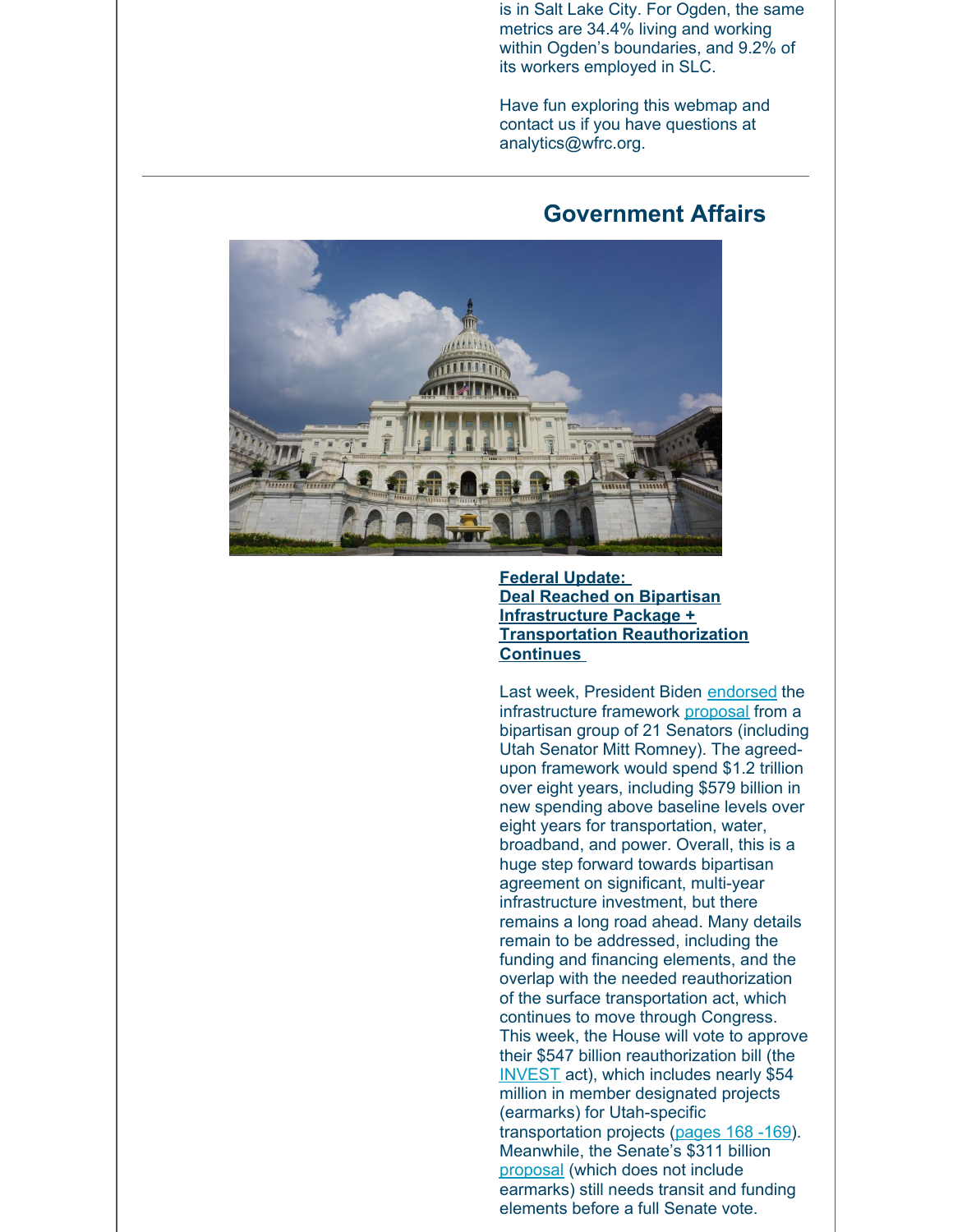Looking ahead, details of both the bipartisan infrastructure deal and the House and Senate reauthorization efforts will continue to form over the coming weeks and months until there is a clear sense of proposed total infrastructure investment.

For more information on these efforts, here are the links to our latest government affairs updates on the bipartisan infrastructure deal and the surface transportation reauthorization.





**Utah Road Usage Charge Report** As required by Senate Bill 150 Final **May 2021** 



#### **Legislative Interim + UDOT RUC Report**

The State Legislature met for another exciting week of interim committee hearings, discussing a wide variety of topics from firework regulations, to housing affordability. Worth noting was the Transportation Interim Committee's lively discussion about the adoption of electric vehicles in the state and moving more Utah drivers into UDOT's Road Usage Charge (RUC) Program.

In committee, UDOT outlined the findings of their recently released RUC report which provides a framework to enroll all state vehicles in the mileage-fee based RUC program by 2032 (as directed by the legislature). With the sustainability of the motor fuel tax eroding due to widespread hybrid and EV adoption, greater fuel efficiency of today's vehicles, and construction costs outpacing inflation, the need to provide a more equitable, userfee based approach for roadway users is important for Utah's transportation future.

# **Celebrating Golden Spoke**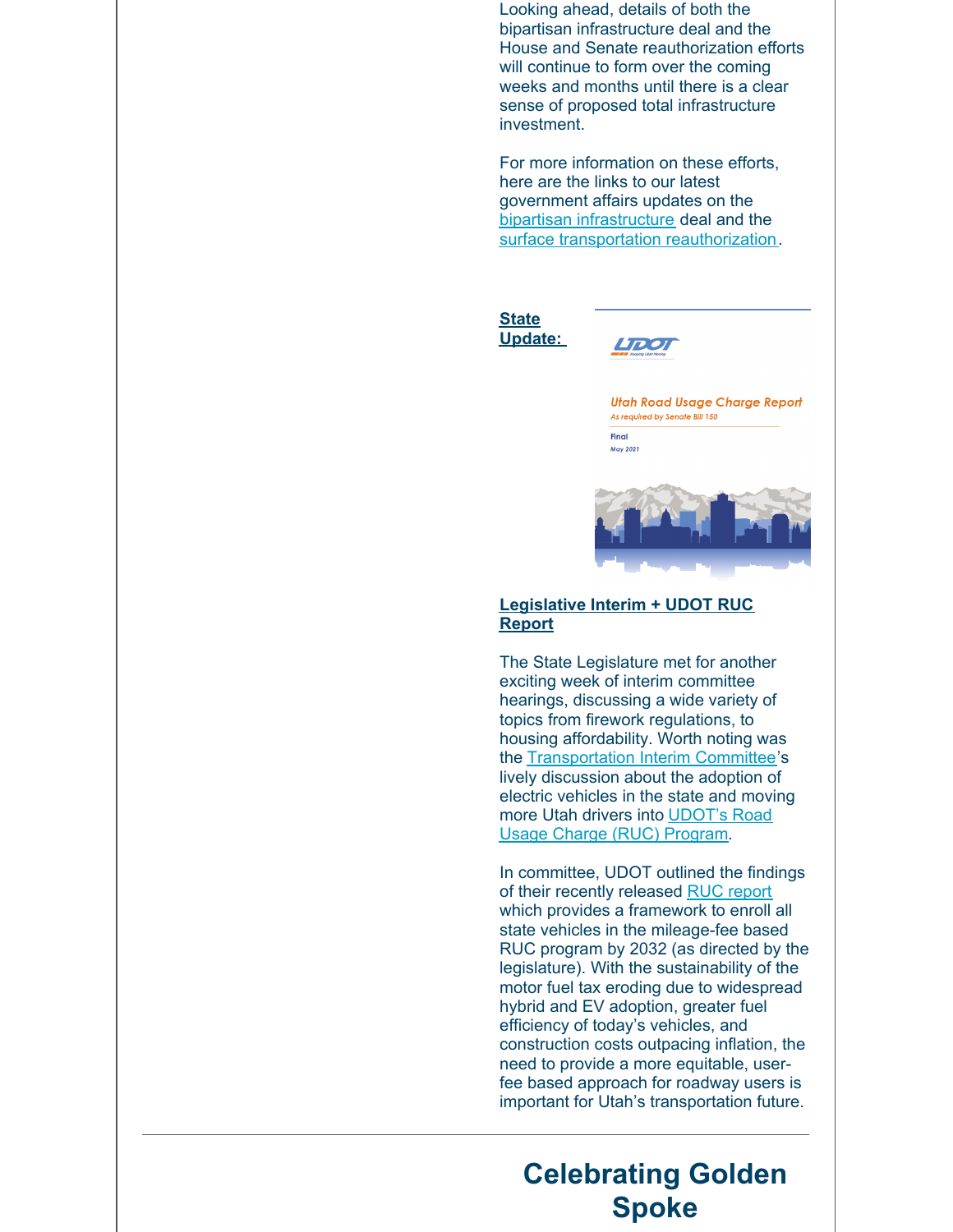The Golden Spoke is the amalgamation of eight major paved off-street trails that provide over 100 miles of connected trail from Provo to Ogden. One could say it is the "golden child" of Utah's urban trails, providing healthy mobility options for much of the Wasatch Front.

The Golden Spoke was not originally conceived of as a single, continuous trail. Rather, it was a realization that as these independent trails were being constructed, a few important connections would create the longest continuous paved trail west of the Mississippi.

The term Golden Spoke, as an identifier of these trails, began in 2018 after a major gap was closed along the Jordan River Parkway Trail with the construction of the North Temple Bridge next to Fisher Mansion. An event was held to commemorate the achievement and the Golden Spoke Ride was born!





This year, the month of June celebrates the Fourth Annual Golden Spoke Ride, providing people with a chance to ride and log the miles they walk or ride on any segment of the Golden Spoke.

Improvements are continuously being made to the trails that make up the Golden Spoke: wayfinding signs, additional access points, pavement replacement, and even trail widening in places where the number of people on the trail requires more space.

But one spoke does not make a wheel. So what lies beyond the Golden Spoke? There are several existing trails that tie into the spine, such as the SR-193 Trail in Davis County, and the 9-Line Trail and Parley's Trail in Salt Lake County. A recently completed project connects Salt Lake County and Utah County via the Draper Porter Rockwell Trail and Lehi Rail Trail (referred to locally as its own version of the "Golden Spoke"), which then ties into the larger Golden Spoke network at the Murdock Canal Trail via a soon to be completed pedestrian/bicycle bridge over SR-92 in Lehi.

Other planned projects include Millcreek's "double tracking" of the Jordan River Parkway Trail on either side of the river, the West Davis Corridor highway project extending the Legacy Parkway Trail through Davis County, and the Weber River Parkway extension through South Weber City (also part of the Centennial Trail running through Weber County). All of these will continue the expansion of this interconnected trail system. There is even a concept to connect the Wasatch Front and Back via trails through the Wasatch Loop trail network.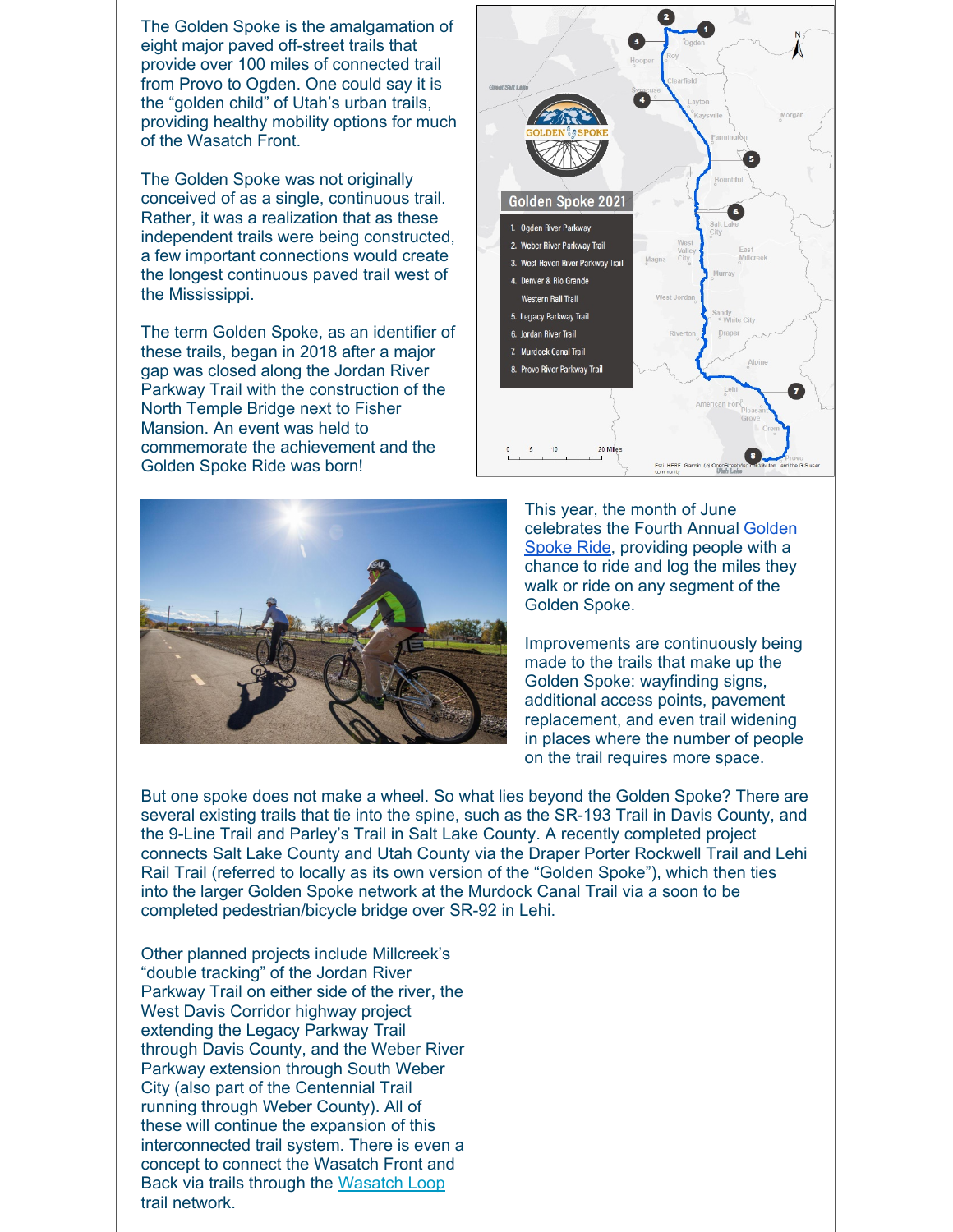As one contemplates all of these trails coming together to form a comprehensive network from east to west and north to south, another concept begins to emerge — that of a bicycle highway network with the Golden Spoke as the I-15 of active transportation corridors. In other words, a safe, family-friendly bicycle backbone network that would benefit all of Utah.



We can all be part of the wheel that allows our communities to travel in safe, inexpensive, and healthy ways. How is your community celebrating the Golden Spoke?

*The Golden Spoke is the amalgamation of the following eight major paved off-street trails: Provo River Parkway Trail, Murdock Canal Trail, Jordan River Parkway Trail, Legacy Parkway Trail, Denver & Rio Grande Western Rail Trail, Weber River Parkway Trail, West Haven River Parkway Trail, and the Ogden River Parkway.*

> **Transportation and Land Use Connection (TLC): 2021 Annual Report Card**

*Did you know?* Communities throughout the Wasatch Front are collaborating to tackle challenges and capitalize on opportunities related to transportation, land use, housing, and growth? In fact, throughout the history of the Transportation and Land Use Connection (TLC) program, 19 projects have arisen from the joint efforts of two or more communities. Active Transportation projects comprise almost half of these collaborative projects. To learn more about the program, its projects, and its history, check out the 2021 TLC Report Card.

The Transportation and Land Use Connection (TLC) program provides planning technical assistance to local communities to achieve their goals and